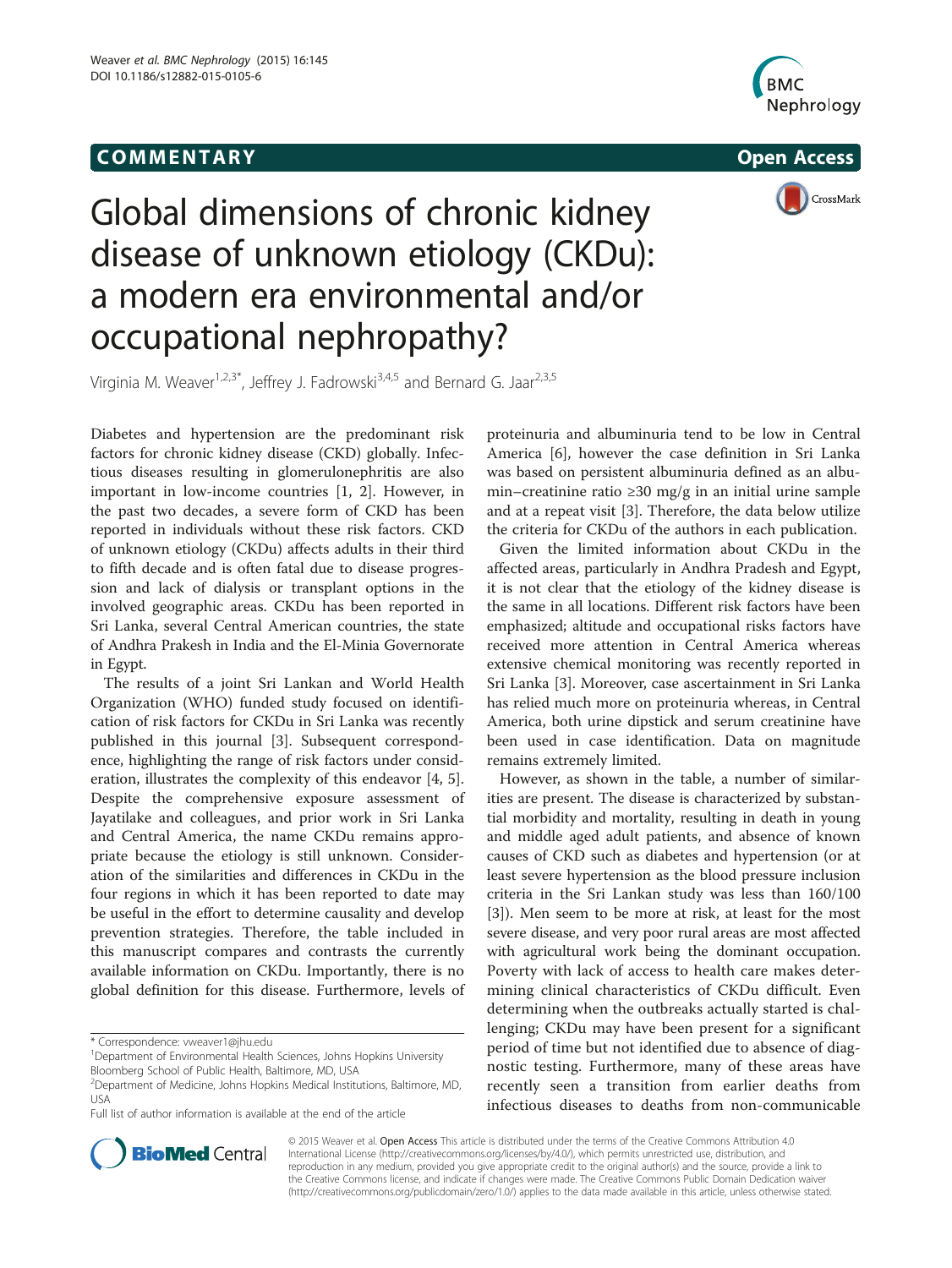diseases in the setting of longer life spans which provides time for CKD to develop and progress.

Few studies have reported on urinary findings in CKDu patients. However, in described clinical presentations, typical patients present with a bland urine sediment and minimal proteinuria (Table [1](#page-2-0)). Recent studies have measured levels of kidney early biological effect markers in urine [[7, 8](#page-6-0)]. The results are consistent with proximal tubular damage and may be useful in future work to identify CKDu at earlier stages and to determine etiology. Information on renal pathology has also been very limited to date. The two studies reporting biopsy results from patients with CKDu in El Salvador both found interstitial fibrosis with varying degrees of tubular atrophy, essentially proportional to stage of CKD. Both series also reported non-specific glomerular damage. Whether this is secondary to a primary tubulointerstitial process or represents a primary glomerular disease or could be due to recurrent ischemia of the glomerular capillaries, such as from dehydration or concomitant use of nonsteroidal antiinflammatory drugs (NSAIDs), remains unknown. Wijkström et al. concluded that the biopsy results from Central America did not resemble any other common kidney disease [\[9](#page-6-0)]. Importantly, these findings are similar to those described in CKDu from Sri Lanka [[10](#page-6-0)–[12\]](#page-6-0). It would be very useful to have additional information on pathology, including at earlier stages of the disease process.

# Etiologic factors involved in past CKD outbreaks or poisoning due to nephrotoxicants

A review of investigations to determine etiologic factors involved in past end-stage renal disease (ESRD) outbreaks may also prove informative. Consider, for example, that the cause of Balkan endemic nephropathy remained a mystery for 50 years until the occurrence of nephropathy in individuals ingesting herbal preparations for weight loss led to the identification of aristolochic acid as the cause of both diseases [\[13\]](#page-6-0). Chronic interstitial nephritis is the most common pathologic diagnosis in CKD attributed to occupational and/or environmental exposures. It has been reported following excessive exposure to lead, cadmium, and aristolochic acid. Pathology consistent with this diagnosis is also present in biopsies in El Salvador and Sri Lanka although it is not the only finding on biopsy.

# Lead

The historical outbreak that is most similar to CKDu in terms of mortality occurred in Queensland, Australia residents who survived lead poisoning as children but went on to die of ESRD as adults [[14\]](#page-6-0). Lead paint was used in Queensland from 1890 until it was linked to lead poisoning in children and phased out, starting with a ban in 1922 [[14\]](#page-6-0). Children were exposed through play

on painted verandas and railings of raised houses; a type of housing unique to Queensland [[14](#page-6-0)]. As shown in the Fig. [1](#page-4-0) below, an epidemiological investigation of mortality from chronic nephritis revealed a dramatic spike in deaths starting in 1905 and peaking in the early 1930s [[15](#page-6-0)].

In autopsy data, the content of lead in skull bone was higher in those who were born in Queensland and died in their third to fifth decade from ESRD of unknown cause with granular contracted kidneys compared to those who died of ESRD from known causes, such as chronic glomerulonephritis, and those who died from non-renal causes [\[16](#page-6-0), [17\]](#page-6-0). Furthermore, levels of chelatable lead in urine were also higher in patients with CKD consistent with lead nephropathy [[18\]](#page-6-0).

However, in studies of adults who were lead poisoned as children in other geographic areas, increased mortality from ESRD and/or disease severe enough to require dialysis was uncommon. Only persistent partial Fanconi syndrome [\[19](#page-6-0)] and a few cases of kidney disease consistent with lead nephropathy have been reported [[20](#page-6-0), [21](#page-6-0)]. Differences in the extent of exposure may be involved since the Queensland children were not treated with chelation therapy. Researchers in the Queensland outbreak also implicated the additional impact of concentrated urine in children in this warm climate [[16\]](#page-6-0).

Higher ESRD mortality or incidence rates have also been reported in lead workers, most of whom were likely very highly exposed [[22, 23](#page-6-0)]. However, the number of workers with a nonmalignant renal cause of death was still small [\[24\]](#page-6-0) compared to residents in Queensland and in areas with CKDu. Furthermore, blood lead is easy to measure and elevated levels have not been detected in Sri Lanka [[3\]](#page-6-0) or in Central America [[25](#page-6-0)]. Thus, lead exposure is not a likely explanation for CKDu.

# Cadmium

Excessive cadmium exposure has occurred in several areas in Japan but is best known as the cause of Itai-itai ("ouch-ouch") disease in the Jinzu River basin of Toyama prefecture. Ingestion of rice irrigated with industrially polluted water resulted in high level exposure to cadmium. One study reported mean urine cadmium levels of 25.6 and 36.7 μg/g creatinine in 34 males and 38 females, respectively [\[26\]](#page-6-0). High levels were also observed in other studies [\[27](#page-6-0)]. To put these levels in context, the geometric mean urine cadmium in the U.S. National Health and Nutrition Survey was 0.25 μg/g creatinine in the 2007–2008 survey [\[28](#page-6-0)]. The most obvious adverse health effects from the Japanese exposure, reflected in the disease name, were osteomalacia and osteoporosis with secondary fractures and severe pain. Older women were most affected; this is attributed to their poor nutritional status, especially following World War II, since iron deficiency increases cadmium absorption. Proximal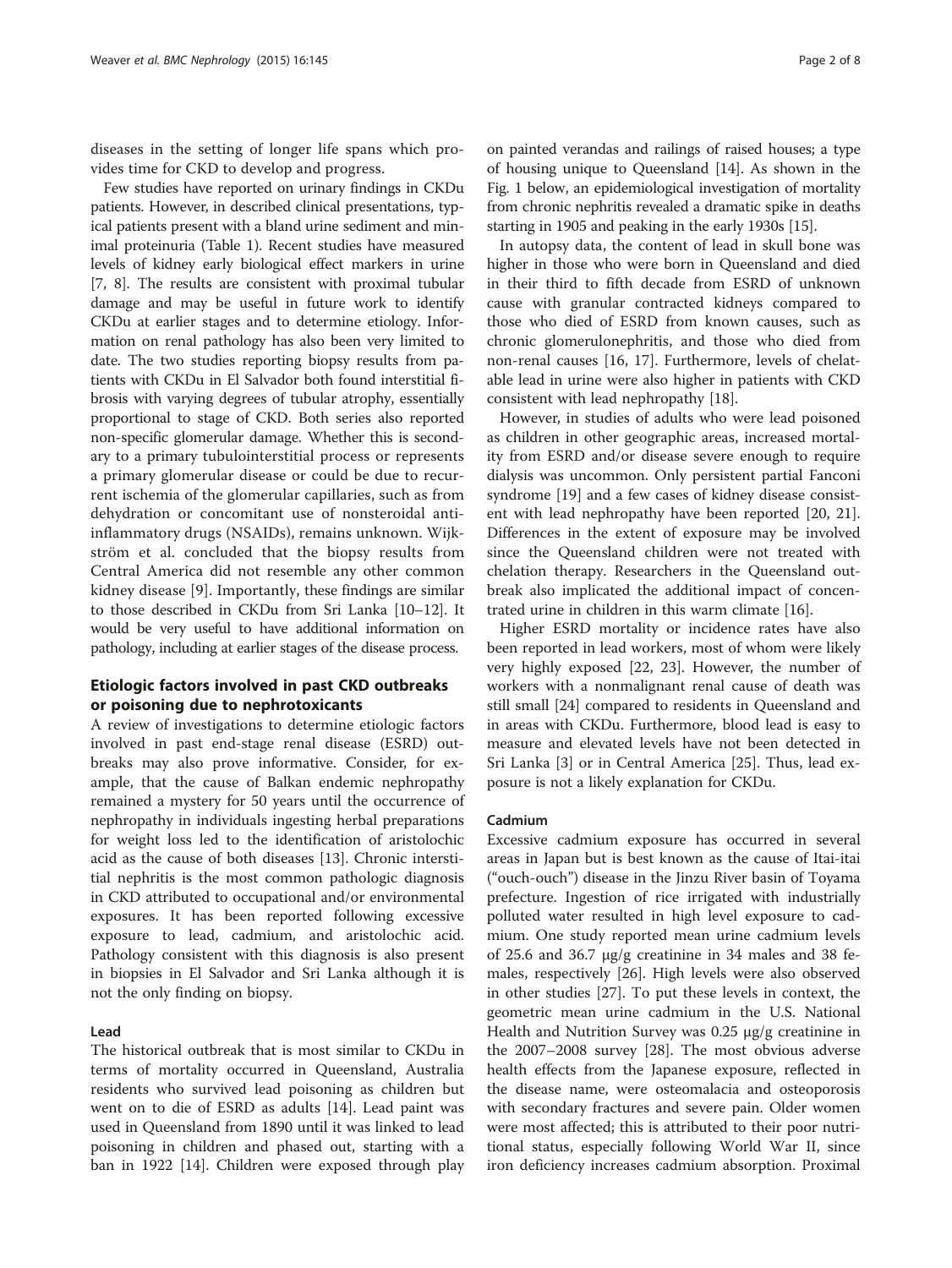| Risk Factor/Characteristic   | Sri Lanka                                                                                                                                                                                                                                                                                                                                                                                                                                                                                                                                                                                                              | Central America                                                                                                                                                                                                                                                                                                                                                                                                                                                                                                                                                                    | India                                                                                                           | Egypt                                                                     |
|------------------------------|------------------------------------------------------------------------------------------------------------------------------------------------------------------------------------------------------------------------------------------------------------------------------------------------------------------------------------------------------------------------------------------------------------------------------------------------------------------------------------------------------------------------------------------------------------------------------------------------------------------------|------------------------------------------------------------------------------------------------------------------------------------------------------------------------------------------------------------------------------------------------------------------------------------------------------------------------------------------------------------------------------------------------------------------------------------------------------------------------------------------------------------------------------------------------------------------------------------|-----------------------------------------------------------------------------------------------------------------|---------------------------------------------------------------------------|
| Reported Areas               | North Central Province [3]                                                                                                                                                                                                                                                                                                                                                                                                                                                                                                                                                                                             | Most reports from El Salvador and<br>Nicaragua but appears to extend<br>across Pacific coast areas of Central<br>America [37]                                                                                                                                                                                                                                                                                                                                                                                                                                                      | In state of Andhra Pradesh: coastal in<br>Uddanam area and 30-40 km inland in<br>Chimakurthy mandal [52]        | Reported in El-Minia Governorate [53]                                     |
|                              | Present, although to a lesser extent, in<br>Uva and North Western Provinces [36]                                                                                                                                                                                                                                                                                                                                                                                                                                                                                                                                       |                                                                                                                                                                                                                                                                                                                                                                                                                                                                                                                                                                                    |                                                                                                                 |                                                                           |
|                              |                                                                                                                                                                                                                                                                                                                                                                                                                                                                                                                                                                                                                        |                                                                                                                                                                                                                                                                                                                                                                                                                                                                                                                                                                                    | In India overall, highest in south which<br>included Andhra Pradesh [44]                                        |                                                                           |
| Age                          | Wide age range; increased prevalence<br>of eGFR $\leq$ 60 ml/min per 1.73 m <sup>2</sup> in<br>fourth and fifth decades [12]                                                                                                                                                                                                                                                                                                                                                                                                                                                                                           | Third to fifth decade [37]                                                                                                                                                                                                                                                                                                                                                                                                                                                                                                                                                         | In India overall, younger than patients<br>with diabetic nephropathy [44]                                       | Mean age of 46 ( $n = 800$ patients<br>on renal replacement therapy) [53] |
| Sex                          | Female > male overall but male ><br>female for CKD stage III -IV [3]                                                                                                                                                                                                                                                                                                                                                                                                                                                                                                                                                   | Male $>$ female [37]                                                                                                                                                                                                                                                                                                                                                                                                                                                                                                                                                               | Male > female in Uddanam area, [6] and<br>in India overall [44]                                                 | Male $>$ female [53]                                                      |
| Geographical Characteristics | Rural [12]                                                                                                                                                                                                                                                                                                                                                                                                                                                                                                                                                                                                             | Rural, especially the lowlands along<br>the Pacific coast [37]                                                                                                                                                                                                                                                                                                                                                                                                                                                                                                                     | Rural - coastal and inland [52]                                                                                 | Rural [53]                                                                |
|                              | Dry weather except for two monsoon<br>periods [36]                                                                                                                                                                                                                                                                                                                                                                                                                                                                                                                                                                     |                                                                                                                                                                                                                                                                                                                                                                                                                                                                                                                                                                                    |                                                                                                                 |                                                                           |
|                              |                                                                                                                                                                                                                                                                                                                                                                                                                                                                                                                                                                                                                        | Coastal communities at lower<br>elevations (<500 m) [45]                                                                                                                                                                                                                                                                                                                                                                                                                                                                                                                           |                                                                                                                 |                                                                           |
| Occupations                  | Chena (vegetable and other crops)<br>farmers; rice farming had a lower risk<br>compared to chena farming [3]                                                                                                                                                                                                                                                                                                                                                                                                                                                                                                           | Risk in coastal agricultural workers<br>but not in agricultural workers<br>employed at elevations > 500 m;<br>sugarcane workers studied in both<br>locations [45]                                                                                                                                                                                                                                                                                                                                                                                                                  | In Uddanam area, agricultural cultivation<br>of coconuts, rice, jackfruit and cashews [6]                       | Farming [54]                                                              |
|                              |                                                                                                                                                                                                                                                                                                                                                                                                                                                                                                                                                                                                                        | Compared to coastal agricultural<br>workers, risk lower in service sector<br>and agricultural workers at higher<br>elevations [55]                                                                                                                                                                                                                                                                                                                                                                                                                                                 |                                                                                                                 |                                                                           |
|                              |                                                                                                                                                                                                                                                                                                                                                                                                                                                                                                                                                                                                                        | Intense heat noted in working<br>conditions in Central America [49]                                                                                                                                                                                                                                                                                                                                                                                                                                                                                                                |                                                                                                                 |                                                                           |
| Socio-economic Status        | Low                                                                                                                                                                                                                                                                                                                                                                                                                                                                                                                                                                                                                    | Low                                                                                                                                                                                                                                                                                                                                                                                                                                                                                                                                                                                | In India overall, lower than those with<br>diabetic nephropathy [44]                                            | Not reported                                                              |
| Pathology                    | In biopsies from 211 CKDu patients, the<br>main pathological features were interstitial<br>fibrosis, interstitial inflammation and<br>tubular atrophy of varying degrees [10].<br>Authors concluded that interstitial fibrosis<br>was the earliest detectable pathological<br>change.<br>Interstitial fibrosis and tubular<br>atrophy, sometimes with nonspecific<br>interstitial mononuclear cell infiltration,<br>predominated; glomerular sclerosis,<br>glomerular collapse, and features of<br>vascular pathology such as fibrous intimal<br>thickening and arteriolar hyalinosis<br>also common ( $n = 57$ ) [11] | A study of 57 CKDu patients observed<br>chronic tubulointerstitial nephropathy<br>[56]. The authors considered the<br>glomerular and vascular damage<br>also observed to be secondary to<br>the tubulointerstitial damage.<br>A study of 8 CKDu patients reported<br>extensive glomerulosclerosis<br>(29 %-78 %) and signs of chronic<br>glomerular ischemia in combination<br>with tubular atrophy and interstitial<br>fibrosis but only mild vascular lesions [9].<br>The authors concluded that both<br>glomerular and tubulointerstitial<br>compartments were damaged by CKDu. | Chronic tubulointerstitial nephritis<br>(no details as reported in abstract from<br>conference proceedings) [6] | Not reported, biopsies rarely<br>performed [53]                           |

# <span id="page-2-0"></span>Table 1 Comparisons of Key Characteristics Among Areas with Reported CKDu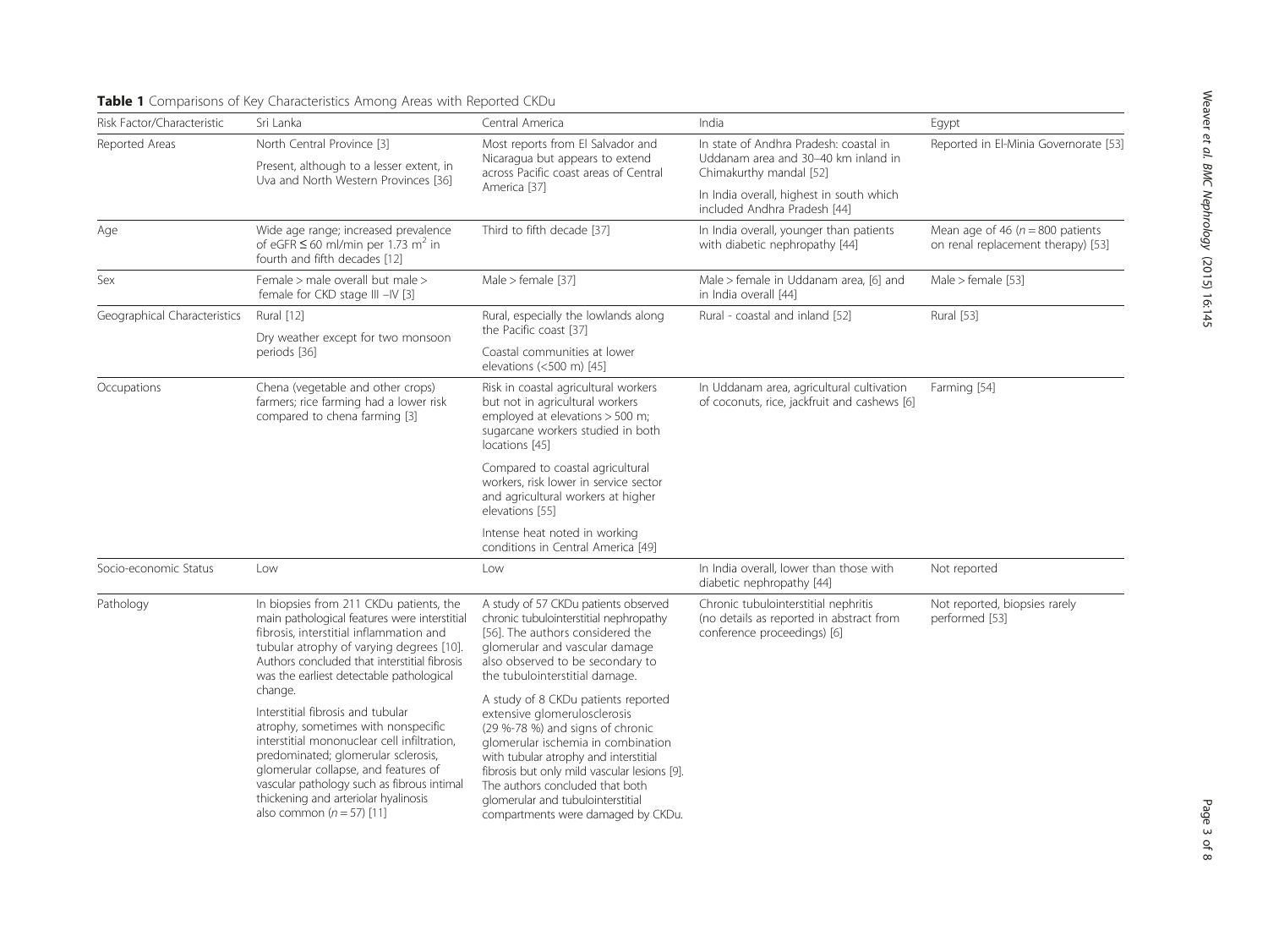# Table 1 Comparisons of Key Characteristics Among Areas with Reported CKDu (Continued)

|              | Biopsies in 26 patients (19 in CKD<br>stages 1-3) reported as consistent<br>with tubulointerstitial disease;<br>immunofluorescence tests for<br>immune-mediated kidney injury<br>were negative [12]                                                                                                                                                                                                                                                                              |                                                                                                                                                                                                                            |                                                                                                                                                                                                                  |                                                                                                                                                                 |
|--------------|----------------------------------------------------------------------------------------------------------------------------------------------------------------------------------------------------------------------------------------------------------------------------------------------------------------------------------------------------------------------------------------------------------------------------------------------------------------------------------|----------------------------------------------------------------------------------------------------------------------------------------------------------------------------------------------------------------------------|------------------------------------------------------------------------------------------------------------------------------------------------------------------------------------------------------------------|-----------------------------------------------------------------------------------------------------------------------------------------------------------------|
| Presentation | Slow progression; minimal<br>proteinuria (mean 24 h urine<br>protein = $612.8$ mg in 109<br>participants) without active<br>sediment; bilateral small echogenic<br>kidneys [12]<br>Urinary excretion of<br>alpha-1-microglobulin elevated in<br>CKDu patients, even in the earliest<br>CKD stage, compared with<br>first-generation related controls<br>residing in the same community<br>and Japanese controls, suggesting<br>early renal tubular damage in<br><b>CKDu [57]</b> | Minor or no proteinuria or<br>albuminuria [6, 55]<br>Small echogenic kidneys on<br>ultrasound [37]<br>Urinary symptoms, when present, are<br>positive for pyuria and leukocyte<br>esterase but urine culture negative [37] | In India overall, advanced CKD, few initial<br>symptoms, absent or mild hypertension<br>and little or no proteinuria [44]<br>In Uddanam area, proteinuria prevalence<br>of 20 % in males and 12 % in females [6] | Not reported                                                                                                                                                    |
| Magnitude    | Age-standardized prevalence<br>(95 % CI) of albumin-creatinine<br>ratio ≥30 mg/g on two separate<br>tests [3]:                                                                                                                                                                                                                                                                                                                                                                   | Mortality from chronic renal failure<br>$(2007)$ [58]                                                                                                                                                                      | CKDu is second most common cause of<br>CKD in India (16.0 %) after diabetic<br>nephropathy (31.3 %) [44]                                                                                                         | Unknown etiology, at 27 %, was<br>leading cause of end-stage renal<br>disease (ESRD) followed by<br>hypertension at 20 % and<br>glomerulonephritis at 11 % [53] |
|              |                                                                                                                                                                                                                                                                                                                                                                                                                                                                                  | Fl Salvador<br>Men: 85.5/100,000                                                                                                                                                                                           |                                                                                                                                                                                                                  |                                                                                                                                                                 |
|              | 15.1 % in Anuradhapura<br>20.6 % in Polonnaruwa<br>22.9 % in Badulla                                                                                                                                                                                                                                                                                                                                                                                                             | Women: 34.1/100,000<br>Nicaragua                                                                                                                                                                                           |                                                                                                                                                                                                                  |                                                                                                                                                                 |
|              | 16.9 % (15.5 %-18.3 %) in women<br>12.9 % (11.5 %-14.4 %) in men                                                                                                                                                                                                                                                                                                                                                                                                                 | Men: 66.2/100,000<br>Women: 22.3/100,000                                                                                                                                                                                   |                                                                                                                                                                                                                  |                                                                                                                                                                 |
|              | Stage 3 and 4, respectively:<br>23.2 % and 22 % in men<br>7.4 % and 7.3 % in women                                                                                                                                                                                                                                                                                                                                                                                               | <b>USA</b><br>Men: 9.5/100,000<br>Women: 7.0/100/000                                                                                                                                                                       |                                                                                                                                                                                                                  |                                                                                                                                                                 |
|              |                                                                                                                                                                                                                                                                                                                                                                                                                                                                                  | Cuba<br>Men: 3.0/100,000<br>Women: 2.5/100,000                                                                                                                                                                             |                                                                                                                                                                                                                  |                                                                                                                                                                 |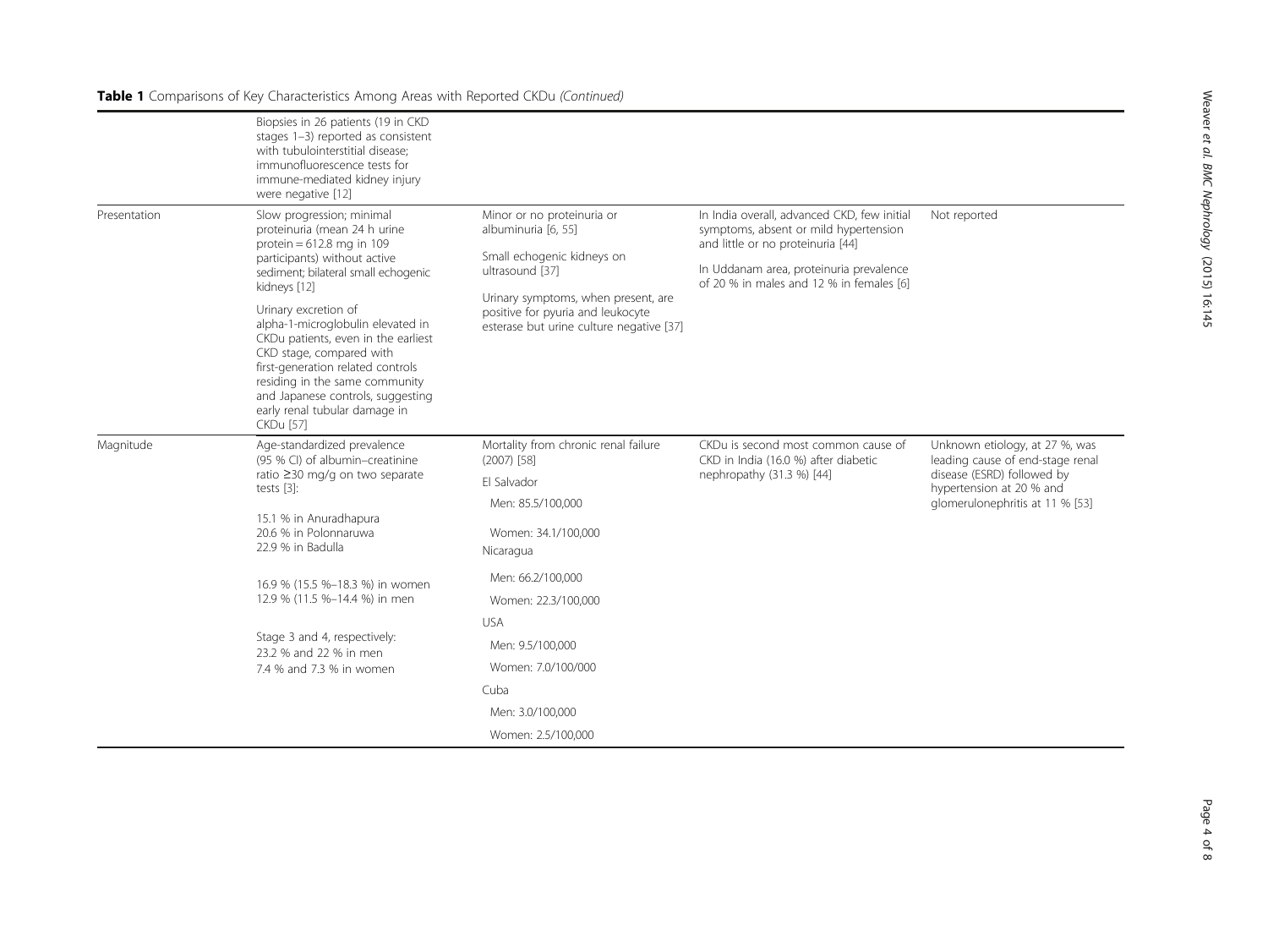<span id="page-4-0"></span>

tubule damage was also a common feature of this disease and decreased creatinine clearance was reported in affected residents in the Jinzu river basin and other cadmium polluted areas in Japan [\[26, 29, 30\]](#page-6-0). However, despite high levels of exposure based on cadmium measurement in urine and rice, kidney disease severe enough to result in early death was not commonly reported. Four clinically identified deaths from uremia in Itai-itai patients have been described in the literature [[30\]](#page-6-0). Studies among inhabitants living in the cadmium polluted area of the Kakehashi river basin observed increased mortality from nephritis and nephrosis, also based on small numbers [[31](#page-6-0)].

In a more recent environmental exposure in the Mae Sot district of Thailand, evidence of proximal tubular damage is present but no outbreak of ESRD requiring dialysis or resulting in death has been reported in the affected population with mean urine cadmium levels of 5 μg/g creatinine [\[32\]](#page-6-0). A general population study in Belgium reported an association between higher blood lead and lower creatinine clearance; no associations with this outcome were observed with urine or blood cadmium [[33\]](#page-7-0). A similar situation was observed in occupational exposure. Even in exposure conditions considered extremely high by current standards, tubular damage and CKD occurred but were rarely severe enough to progress to ESRD [[34, 35\]](#page-7-0).

The recently reported values of 1.04 and 0.65 μg/g creatinine in participants with CKDu and controls in the Sri Lanka endemic area, respectively, were much lower than in any of the studies described above [[3\]](#page-6-0). Thus, it is unlikely that cadmium is the sole cause of CKDu in Sri Lanka.

## Aristolochic acid

Aristolochic acid, a naturally occurring nephrotoxic compound found in plants of the genus Aristolochiaceae, has been implicated as the cause of interstitial nephritis from ingestion of Chinese herbal medications used for weight loss that were contaminated with this compound [[13\]](#page-6-0). Aristolochic acid has also been implicated in Balkan endemic nephropathy via plants growing around wheat fields in affected areas [\[13](#page-6-0)]. CKD from aristolochic acid ingestion does progress to ESRD, within 2–3 years in the case of herb ingestion. However, both aristolochic acid nephropathy and Balkan endemic nephropathy are associated with increased risk for urothelial carcinoma which has not been reported in CKDu to date. Further, data to date, although limited, do not indicate greater exposure to this chemical in the affected areas compared to non-endemic surrounding areas [\[36, 37\]](#page-7-0).

### Arsenic

Elevated standardized mortality rates for kidney disease have been reported in ecologic studies of communities with moderate to high levels of arsenic in their water sources [\[38](#page-7-0)]. Reduction in mortality after cessation of exposure in a previously endemic area in Taiwan was also observed [\[39](#page-7-0)]. A recent longitudinal study reported an increased risk for incident CKD with baseline urine arsenic concentrations [\[40\]](#page-7-0). However, similar to the situation with cadmium, reported arsenic levels in water [\[3](#page-6-0)] were much lower in Sri Lanka than in the communities where increased risk was reported in the ecologic studies. Furthermore, mortality in CKDu is so high that it does not require a mortality study to detect it.

#### Other environmental causes of kidney disease

Other exposure-related outbreaks have involved acute kidney injury. Ingestion of formula adulterated with melamine resulted in an outbreak in Chinese infants due to urinary tract obstruction from kidney stones. The long term implications of this exposure remain a research focus [[41](#page-7-0)]. In a much smaller outbreak, diethylene glycol contaminated acetaminophen syrup caused acute kidney injury in Haitian children. The case fatality rate was extremely high (88 of 109 exposed children) [[42\]](#page-7-0). However, the acute nature of these outbreaks is quite different than the pattern described to date in CKDu. Certain medications can also cause or contribute to CKD. Analgesic nephropathy is one of the best known examples of this; also requiring substantial research to make the connection.

#### CKDu risk factors

Considering the CKDu characteristics reported globally and the environmental causes of CKD outbreaks identified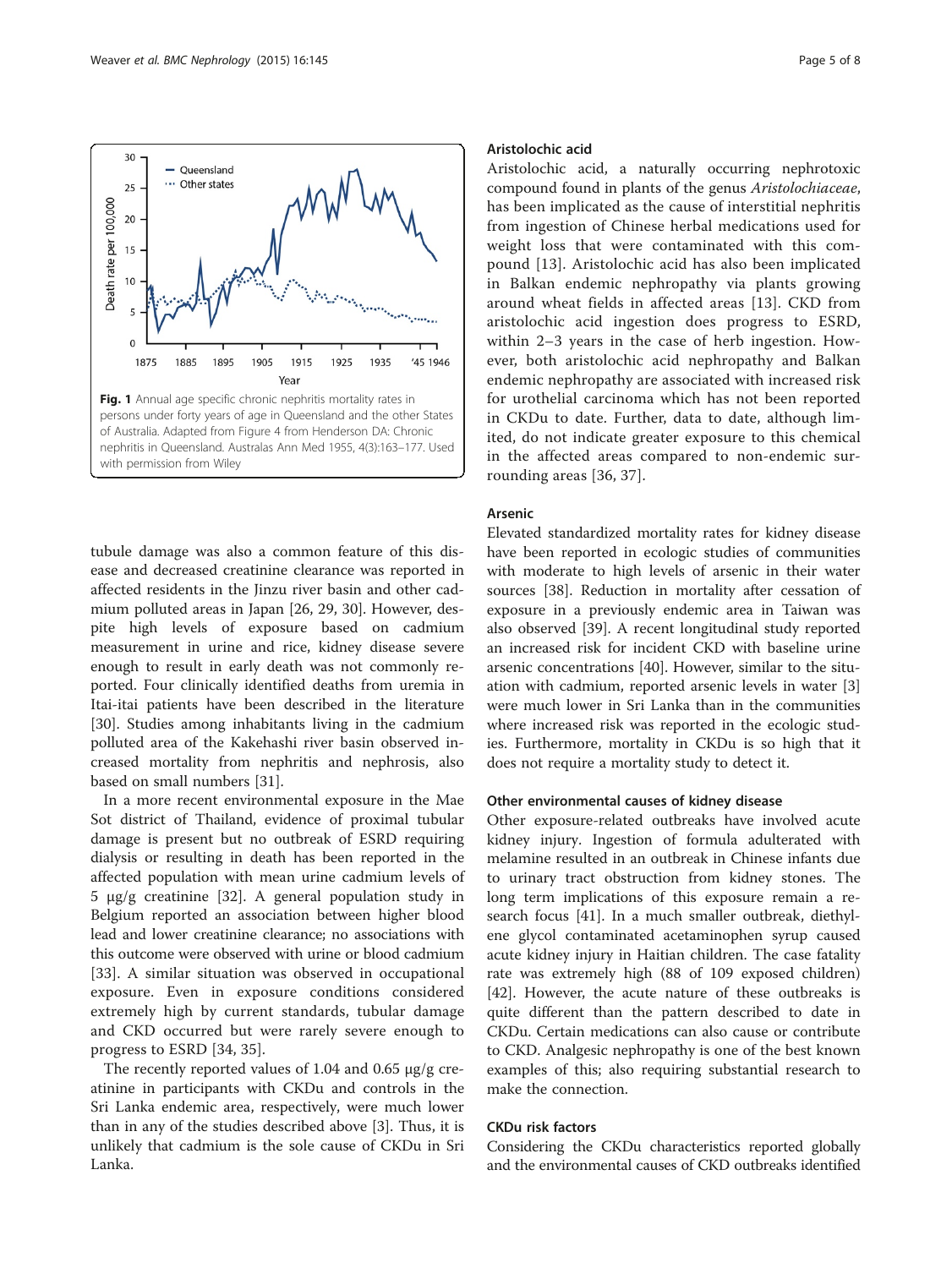to date, none of the previously established causes alone appears to explain CKDu. Thus, this disease entity is either multifactorial and/or due to a previously unrecognized cause of kidney damage. Two reviews have discussed the range of risk factors under consideration, in Central America [\[37\]](#page-7-0) and globally [\[6](#page-6-0)]. As noted above, different risk factors may be involved in the various locations in which CKDu has been reported. Ethnic diversity may also be a factor. For example, South Asians have an increased risk for coronary artery disease that is not explained by traditional cardiac risk factors [\[43\]](#page-7-0). Given the similarities between cardiac and renal risk factors, this risk may be relevant for CKDu in India and Sri Lanka but not necessarily related to CKDu in Central America. An additional challenge for etiologic determination is that the majority of countries report at least some baseline rate of CKD that appears unrelated to traditional risk factors and thus is considered to be of unknown etiology [[2](#page-6-0)]. As noted by Rajapurkar and colleagues, disease in which the cause could not be determined was the second most common CKD presentation in India and was observed throughout the country [[44](#page-7-0)]. They note that delayed presentation in areas with limited access to healthcare makes establishing a primary diagnosis very challenging. Thus, there is likely some proportion of disease that is due to lack of diagnostic capability within the category of disease not due to any common risk factor that actually represents a novel type of CKDu.

Extreme physical exertion, heat stress, water quality and exposure to agrochemicals are among the potential causes currently being considered for CKDu. The combination of heat stress and physically demanding occupations has received attention in the Central American outbreak based on studies reporting lower rates of CKDu at higher altitudes in the same agricultural processes [[45](#page-7-0)]. A recent pilot study in Brazilian sugarcane harvesters observed evidence of acute kidney injury over the course of a workday [\[46\]](#page-7-0) The impact of repeated episodes of heat-induced dehydration has been examined in an animal model to specifically address this cause [[47\]](#page-7-0). Pathology consistent with CKDu, including elevated serum creatinine, proximal tubular injury, and renal inflammation and fibrosis, was observed. Interestingly, this pathology was not observed in fructokinase deficient mice. Fructose containing drinks in combination with heat-induced dehydration was implicated and intervention trials based on the United States' Occupational Safety and Health Administration (OSHA) Heat Illness Prevention Campaign were proposed [\[48](#page-7-0)]. In considering this potential etiologic factor, one must consider whether agricultural work has changed within the time frame of the CKDu epidemic. The industrialization of

animal husbandry in the form of concentrated animal feeding operations has dramatically changed that field. Has the same magnitude of change occurred for agricultural workers? Work in high levels of ambient heat was common in a recent study of working conditions in Central America [\[49](#page-7-0)]. However, in a recent spatial distribution analysis, high temperature did not explain CKDu occurrence after adjustment for area under cultivation for specific crops [\[50](#page-7-0)]. Given the increased reliance on agrochemicals in modern agriculture, direct exposure and water contamination remain important considerations as well.

# Conclusions and recommendations

A form of CKD that appears unrelated to traditional risk factors, such as diabetes and hypertension, is responsible for widespread morbidity and mortality in specific geographic locations across three continents. The cause(s) remains unknown; however none of the occupational or environmental exposures that have been implicated in previous outbreaks of nephropathy have been established as sole risk factors in the current outbreaks. Thus, multifactorial or novel risks must be considered. Addressing similarities and differences in CKDu reported in different geographic areas globally may be of value in unraveling the cause(s) of this severe form of kidney disease.

Future needs include funding for clinical care of affected populations and for continued etiologic research. CKDu mortality is extremely high, reflecting health care limitations in the low income countries impacted by this disease. Therefore, funding for patient care is urgently needed. Funding for preventive medical care to identify kidney disease at earlier, more treatable stages is also necessary. In addition, funding is needed for basic public health measures that are known to be cost effective and also address potential CKDu risk factors. Examples include water sources that are free of biological and chemical contaminants; work practices that prevent dehydration in workers; and use of accepted safety procedures for agrochemicals. Implementation of these measures will benefit the population overall and may reduce the risk of CKDu since, based on experience with Balkan nephropathy, establishing the etiology may be a prolonged process.

In terms of research funding needs, in addition to continued etiologic studies, communication between research groups in the different geographic areas where CKDu has been reported would be useful to consider similarities and differences in the disease in each location as well as consolidate research approaches when possible. This would allow development of an internationally accepted definition of CKDu and kidney biopsy pathology criteria. Conference funding would be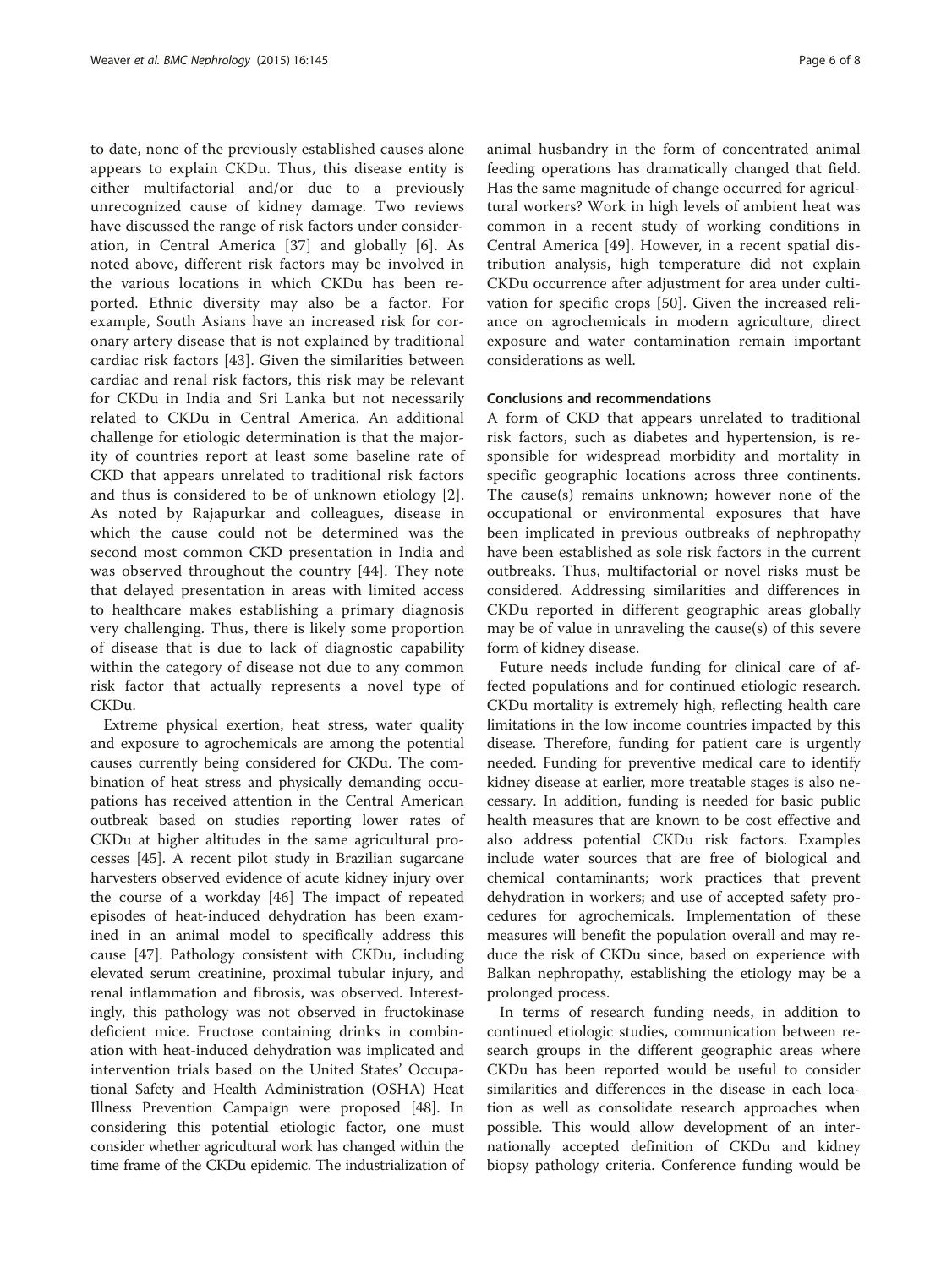<span id="page-6-0"></span>very valuable in this regard. Given the extremely high mortality and morbidity reported with this disease, efforts to identify the cause(s), prevent future cases and provide care for those affected must be a global priority.

Resources for additional information include an issue devoted to CKDu in the MEDICC (Medical Education Cooperation with Cuba) Review: International Journal of Cuban Health and Medicine ([http://](http://www.medicc.org/mediccreview/index.php?issue=28) [www.medicc.org/mediccreview/index.php?issue=28\)](http://www.medicc.org/mediccreview/index.php?issue=28). In addition, reflecting ongoing public concern for this serious disease, news organizations have reported on the outbreaks. The Center for Public Integrity and its International Consortium of Investigative Journalists has several articles and videos such as [http://www.publicintegrity.org/](http://ais.paho.org/phip/viz/nmh_renalfailure_ckd_visualization.asp) [health/mystery-fields](http://ais.paho.org/phip/viz/nmh_renalfailure_ckd_visualization.asp). The Central American outbreak and challenges surrounding research related to it are discussed in a recent Science newsfocus [[51](#page-7-0)].

#### Abbreviations

CKDu: Chronic kidney disease of unknown etiology; CKD: Chronic kidney disease; WHO: World Health Organization; NSAIDs: Nonsteroidal anti-inflammatory drugs; ESRD: End-stage renal disease; OSHA: Occupational Safety and Health Administration.

#### Competing interests

The authors declare that they have no competing interests.

#### Authors' contributions

BGJ provided initial concept for this commentary; VMW and JJF made additional contributions to the concept. VMW drafted the manuscript. JJF and BGJ revised the manuscript critically for important intellectual content. All authors read and approved the final manuscript.

#### Author details

<sup>1</sup>Department of Environmental Health Sciences, Johns Hopkins University Bloomberg School of Public Health, Baltimore, MD, USA. <sup>2</sup>Department of Medicine, Johns Hopkins Medical Institutions, Baltimore, MD, USA. <sup>3</sup>Welch Center for Prevention, Epidemiology and Clinical Research, Johns Hopkins Medical Institutions, Baltimore, MD, USA. <sup>4</sup>Department of Pediatrics, Johns Hopkins School of Medicine, Baltimore, MD, USA. <sup>5</sup>Department of Epidemiology, Johns Hopkins University Bloomberg School of Public Health, Baltimore, MD, USA.

#### Received: 16 February 2015 Accepted: 15 June 2015 Published online: 19 August 2015

#### References

- Barsoum RS. Chronic kidney disease in the developing world. N Engl J Med. 2006;354(10):997–9.
- Jha V, Garcia-Garcia G, Iseki K, Li Z, Naicker S, Plattner B, et al. Chronic kidney disease: global dimension and perspectives. Lancet. 2013;382(9888):260–72.
- 3. Jayatilake N, Mendis S, Maheepala P, Mehta FR. Chronic kidney disease of uncertain aetiology: prevalence and causative factors in a developing country. BMC Nephrol. 2013;14:180.
- Jayasumana C, Gajanayake R, Siribaddana S. Importance of Arsenic and pesticides in epidemic chronic kidney disease in Sri Lanka. BMC Nephrol. 2014;15(1):124.
- 5. Redmon JH, Elledge MF, Womack DS, Wickremashinghe R, Wanigasuriya KP, Peiris-John RJ, et al. Additional perspectives on chronic kidney disease of unknown aetiology (CKDu) in Sri Lanka–lessons learned from the WHO CKDu population prevalence study. BMC Nephrol. 2014;15:125.
- 6. Almaguer M, Herrera R, Orantes CM. Chronic kidney disease of unknown etiology in agricultural communities. MEDICC Rev. 2014;16(2):9–15.
- 7. Siriwardhana EA, Perera PA, Sivakanesan R, Abeysekara T, Nugegoda DB, Weerakoon KG. Is the staple diet eaten in Medawachchiya, Sri Lanka, a predisposing factor in the development of chronic kidney disease of

unknown etiology? - A comparison based on urinary beta2-microglobulin measurements. BMC Nephrol. 2014;15:103.

- 8. [http://www.cao-ombudsman.org/cases/documentlinks/documents/](http://www.medicc.org/mediccreview/index.php?issue=28) [BU\\_SummaryReport\\_August122012.pdf](http://www.medicc.org/mediccreview/index.php?issue=28).
- 9. Wijkstrom J, Leiva R, Elinder CG, Leiva S, Trujillo Z, Trujillo L, et al. Clinical and pathological characterization of Mesoamerican nephropathy: a new kidney disease in Central America. Am J Kidney Dis. 2013;62(5):908–18.
- 10. Wijetunge S, Ratnatunga NV, Abeysekera DT, Wazil AW, Selvarajah M, Ratnatunga CN. Retrospective analysis of renal histology in asymptomatic patients with probable chronic kidney disease of unknown aetiology in Sri Lanka. Ceylon Med J. 2013;58(4):142–7.
- 11. Nanayakkara S, Komiya T, Ratnatunga N, Senevirathna ST, Harada KH, Hitomi T, et al. Tubulointerstitial damage as the major pathological lesion in endemic chronic kidney disease among farmers in North Central Province of Sri Lanka. Environ Health Prev Med. 2012;17(3):213–21.
- 12. Athuraliya NT, Abeysekera TD, Amerasinghe PH, Kumarasiri R, Bandara P, Karunaratne U, et al. Uncertain etiologies of proteinuric-chronic kidney disease in rural Sri Lanka. Kidney Int. 2011;80(11):1212–21.
- 13. De Broe ME. Chinese herbs nephropathy and Balkan endemic nephropathy: toward a single entity, aristolochic acid nephropathy. Kidney Int. 2012;81(6):513–5.
- 14. Henderson DA. A follow-up of cases of plumbism in children. Australas Ann Med. 1954;3(3):219–24.
- 15. Henderson DA. Chronic nephritis in Queensland. Australas Ann Med. 1955;4(3):163–77.
- 16. Inglis JA, Henderson DA, Emmerson BT. The pathology and pathogenesis of chronic lead nephropathy occurring in Queensland. J Pathol. 1978;124(2):65–76.
- 17. Henderson DA, Inglis JA. The lead content of bone in chronic Bright's disease. Australas Ann Med. 1957;6(2):145–54.
- 18. Emmerson BT. Chronic lead nephropathy: the diagnostic use of calcium EDTA and the association with gout. Australas Ann Med. 1963;12:310–24.
- 19. Loghman-Adham M. Aminoaciduria and glycosuria following severe childhood lead poisoning. Pediatr Nephrol. 1998;12(3):218–21.
- 20. Hu H. A 50-year follow-up of childhood plumbism. Hypertension, renal function, and hemoglobin levels among survivors. Am J Dis Child. 1991;145(6):681–7.
- 21. Moel DI, Sachs HK. Renal function 17 to 23 years after chelation therapy for childhood plumbism. Kidney Int. 1992;42(5):1226–31.
- 22. Steenland K, Selevan S, Landrigan P. The mortality of lead smelter workers: an update. Am J Public Health. 1992;82(12):1641–4.
- 23. Chowdhury R, Darrow L, McClellan W, Sarnat S, Steenland K. Incident ESRD among participants in a lead surveillance program. Am J Kidney Dis. 2014;64(1):25–31.
- 24. Wedeen RP, Malik DK, Batuman V. Detection and treatment of occupational lead nephropathy. Arch Intern Med. 1979;139(1):53–7.
- 25. McClean MD, Amador J, Laws R, Kaufman J, Weiner D, Rodrıguez J, et al. Biological Sampling Report: Investigating Biomarkers of Kidney Injury and Chronic Kidney Disease Among Workers in Western Nicaragua. 2012. 2012.
- 26. Nogawa K, Kobayashi E, Honda R, Ishizaki A, Kawano S, Matsuda H. Renal dysfunctions of inhabitants in a cadmium-polluted area. Environ Res. 1980;23(1):13–23.
- 27. Nogawa K, Kido T. Biological monitoring of cadmium exposure in itai-itai disease epidemiology. Int Arch Occup Environ Health. 1993;65(1 Suppl):S43–6.
- 28. Centers for Disease Control and Prevention. The Fourth National Report on Human Exposure to Environmental Chemicals, Updated Tables. Atlanta, GA: Department of Health and Human Services; 2012.
- 29. Kido T, Nordberg GF, Roels HA. Cadmium-induced renal effects. In: De Broe ME, Porter GA, Bennett WM, Verpooten GA, editors. Clinical Nephrotoxins: Renal Injury from Drugs and Chemicals. 2nd ed. Dordrecht: Kluwer Academic Publishers; 2003. p. 507–30.
- 30. Kido T, Nogawa K, Ishizaki M, Honda R, Tsuritani I, Yamada Y, et al. Long-term observation of serum creatinine and arterial blood pH in persons with cadmium-induced renal dysfunction. Arch Environ Health. 1990;45(1):35–41.
- 31. Nishijo M, Morikawa Y, Nakagawa H, Tawara K, Miura K, Kido T, et al. Causes of death and renal tubular dysfunction in residents exposed to cadmium in the environment. Occup Environ Med. 2006;63(8):545–50.
- 32. Honda R, Swaddiwudhipong W, Nishijo M, Mahasakpan P, Teeyakasem W, Ruangyuttikarn W, et al. Cadmium induced renal dysfunction among